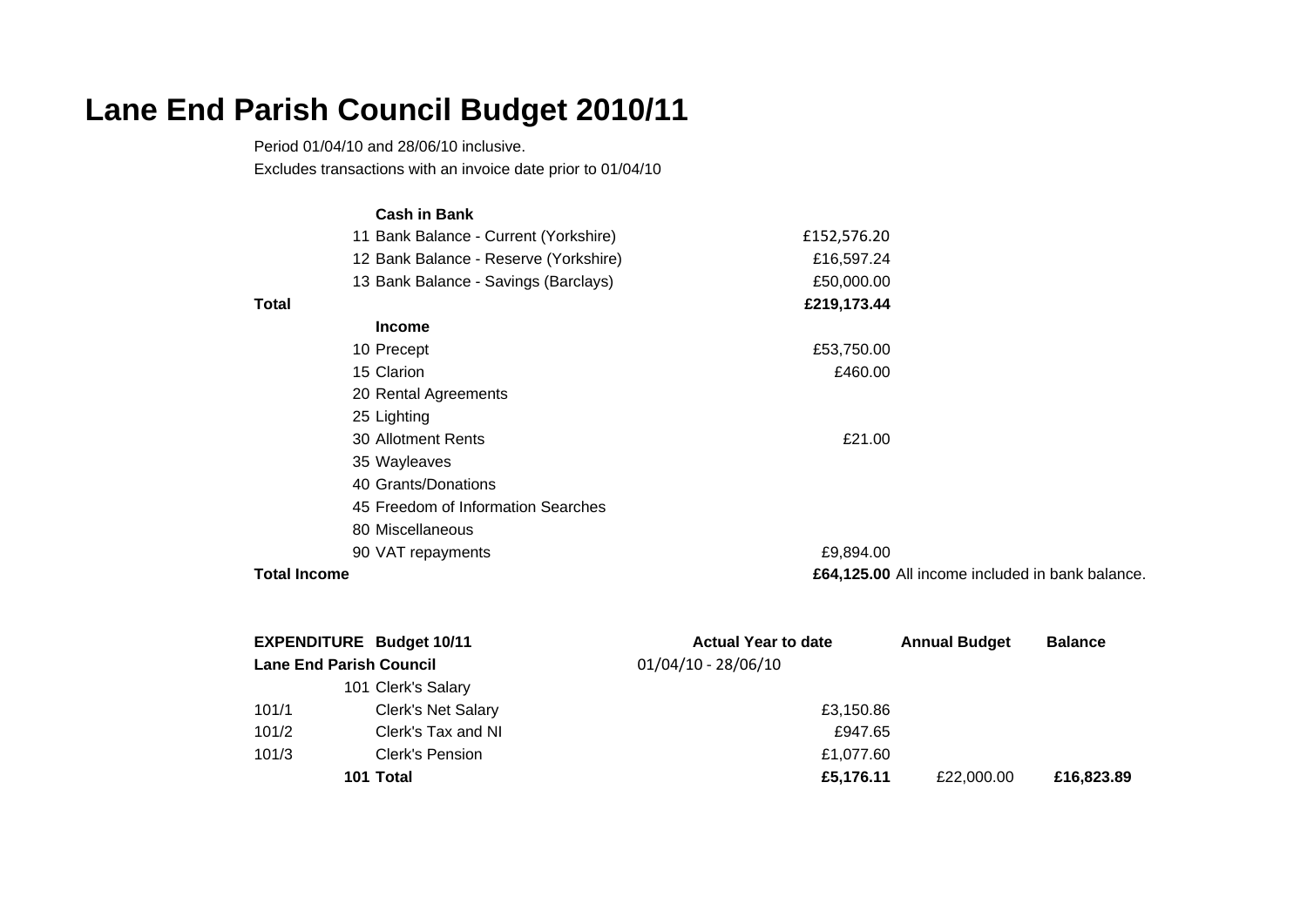|        |                                  | <b>Actual Year to date</b> | <b>Annual Budget</b> | <b>Balance</b> |
|--------|----------------------------------|----------------------------|----------------------|----------------|
|        | 102 Clerk's Expenses (mileage)   | £220.09                    | £600.00              | £379.91        |
|        | 103 Office Expenditure           |                            |                      |                |
| 103/1  | <b>Office Rent</b>               | £300.00                    |                      |                |
| 103/2  | Telephone                        | £164.45                    |                      |                |
| 103/3  | Photocopier                      | £2.50                      |                      |                |
| 103/4  | Stationery                       | £250.09                    |                      |                |
| 103/5  | Postage                          | £39.13                     |                      |                |
| 103/6  | Software & Maintenance / Website | £17.63                     |                      |                |
| 103/7  | <b>Wages Service</b>             | £55.00                     |                      |                |
| 103/8  | <b>Accounts Assistance</b>       | £437.70                    |                      |                |
| 103/9  | <b>Broadband Internet</b>        | £7.50                      |                      |                |
| 103/10 | Squirel Self Storage             | £797.36                    |                      |                |
| 103/11 | Miscellaneous                    | £78.57                     |                      |                |
|        | 103 Total                        | £2,149.93                  | £5,300.00            | £3,150.07      |
|        | 104 Insurance                    |                            |                      |                |
| 104/1  | Parish Insurance                 | £5,761.96                  |                      |                |
| 104/2  | <b>Tractor Insurance</b>         | £0.00                      |                      |                |
|        | 104 Total                        | £5,761.96                  | £6,600.00            | £838.04        |
|        | 105 Audit Fees                   | £100.00                    | £800.00              | £700.00        |
|        | 106 Notices/Adverts              | £0.00                      | £100.00              | £100.00        |
|        | 107 Clarion Newsletter           |                            |                      |                |
| 107/1  | Printing                         | £1,254.00                  |                      |                |
| 107/2  | <b>Editor Salary</b>             | £1,200.00                  |                      |                |
| 107/3  | Editor expenses                  | £28.38                     |                      |                |
|        | 107 Total                        | £2,482.38                  | £3,000.00            | £517.62        |
|        | 108 Subscriptions                | £185.00                    | £500.00              | £315.00        |
|        | 109 Legal Services               | £3,407.50                  | £4,000.00            | £592.50        |
|        | 110 Training                     | £0.00                      | £500.00              | £500.00        |
|        | 111 Chairman's Allowance         | £0.00                      | £100.00              | £100.00        |
|        | 112 Councillors' Expenses        | £0.00                      |                      |                |
|        | 120 Play Equipment               |                            |                      |                |
| 120/1  | Purchase                         | £0.00                      |                      |                |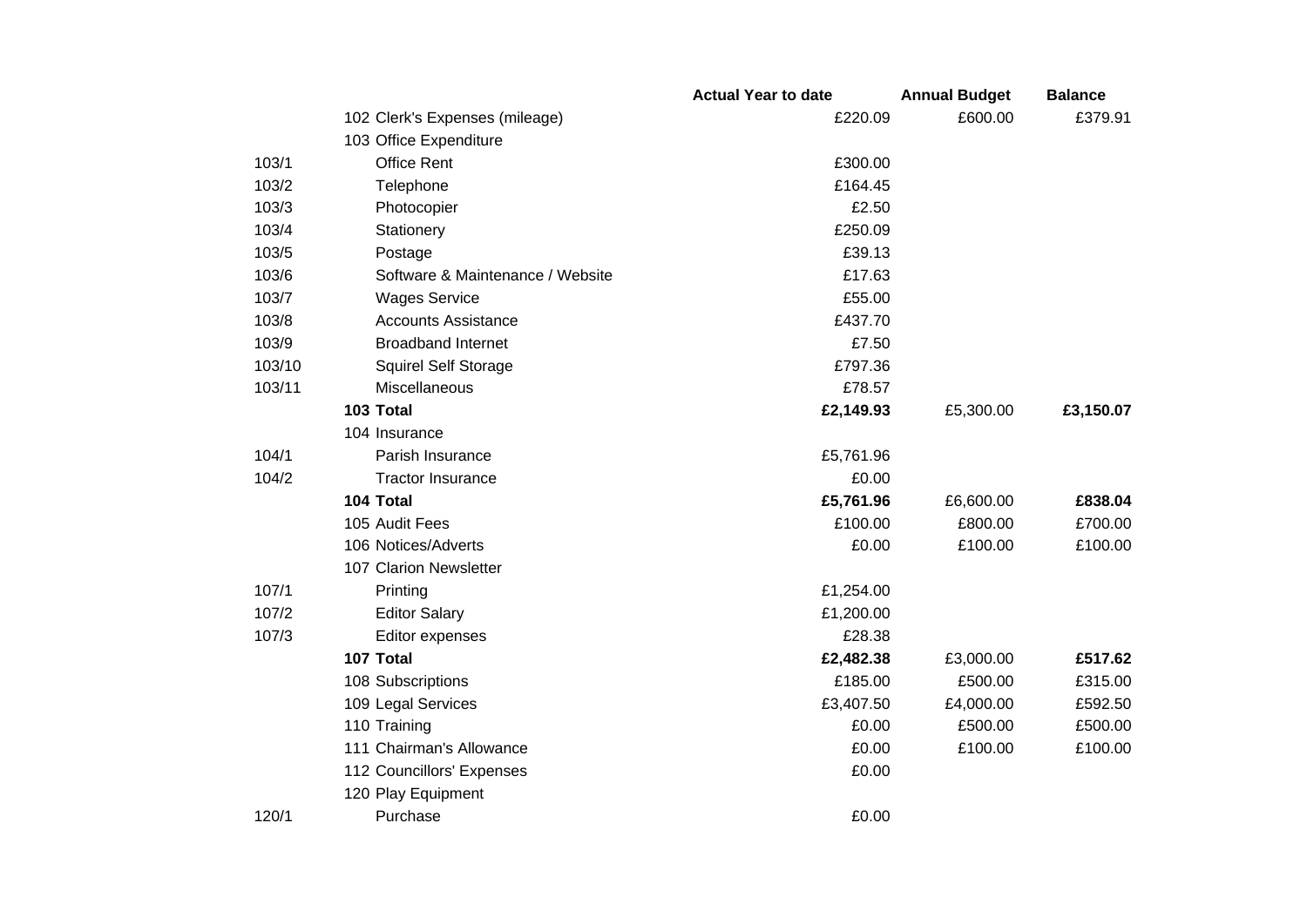|         |                                   | <b>Actual Year to date</b> | <b>Annual Budget</b> | <b>Balance</b> |
|---------|-----------------------------------|----------------------------|----------------------|----------------|
| 120/2   | Maintenance                       |                            |                      |                |
| 120/3   | Fencing                           |                            |                      |                |
|         | 120 Total                         | £0.00                      | £5,000.00            | £5,000.00      |
|         | 125 Playing Fields Maintenance    |                            |                      |                |
| 125/1   | <b>Warden Salary Costs</b>        |                            |                      |                |
| 125/1/1 | <b>Net Salary</b>                 | £120.00                    |                      |                |
| 125/1/2 | Tax and NI                        | £30.00                     |                      |                |
| 125/2   | Dog Refuse                        | £58.75                     |                      |                |
| 125/3   | Miscellaneous                     | £101.29                    |                      |                |
|         | 125 Total                         | £310.04                    | £900.00              | £589.96        |
|         | 130 Churchyard                    |                            |                      |                |
| 130/1   | Maintenance - Holy Trinity        | £0.00                      |                      |                |
| 130/2   | Lighting - Holy Trinity           | £0.00                      |                      |                |
| 130/3   | <b>Extension - Holy Trinity</b>   | £0.00                      |                      |                |
| 130/4   | Maintenance - St Mary-le-Moor     | £0.00                      |                      |                |
|         | 130 Total                         | £0.00                      | £5,000.00            | £5,000.00      |
|         | 140 Highways - Bus Shelters       | £1,250.00                  | £1,000.00            | $-E250.00$     |
|         | 150 Allotments                    |                            |                      |                |
| 150/1   | <b>Water Rates</b>                | £87.00                     |                      |                |
| 150/2   | Maintenance                       | £300.00                    |                      |                |
|         | 150 Total                         | £387.00                    | £500.00              | £113.00        |
|         | 190 Commons                       |                            |                      |                |
| 190/1   | <b>Grass Cutting</b>              |                            |                      |                |
| 190/2   | <b>Woodland Maintenance</b>       | £211.50                    |                      |                |
| 190/3   | Moorend Common                    | £94.16                     |                      |                |
|         | 190 Total                         | £305.66                    | £14,000.00           | £13,694.34     |
|         | 210 Lighting                      |                            |                      |                |
| 210/1   | <b>Scottish Power Electricity</b> |                            |                      |                |
| 210/2   | <b>SEC Maintenance</b>            | £4,682.71                  |                      |                |
| 210/3   | Repairs                           |                            |                      |                |
| 210/4   | New Lighting                      | £2,458.02                  |                      |                |
|         | 210 Total                         | £7,140.73                  | £24,000.00           | £16,859.27     |